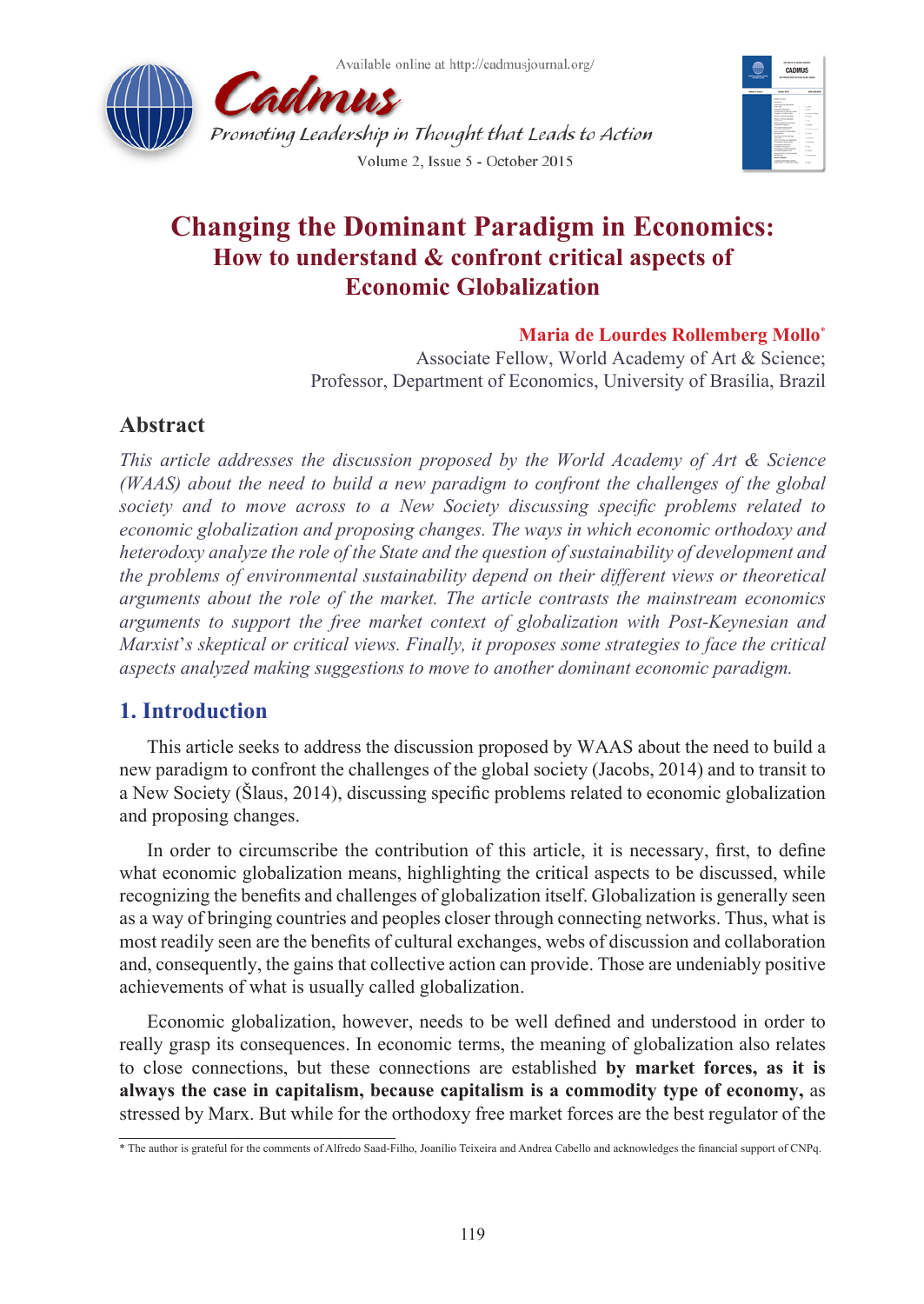economy (leading to more stability, efficiency and equality), for the heterodoxy the system of regulation by free market prices, leads to increased instability and greater inequality. This creates a role for the State, challenging the idea of 'market efficiency' and opening the space for the consideration of alternative ways of regulating the economy and building the material conditions to change the society. This is the first goal of this article.

The ways in which the orthodoxy and the heterodoxy analyze the question of sustainability of development and the problems of environmental sustainability also depend on those views or theoretical arguments about the role of the market. The second goal of this article is to examine those arguments contrasting mainstream economics with Post-Keynesian and Marxist views.

The first section stresses the mainstream arguments for economic globalization. In the second and third sections, respectively, the heterodox arguments of Post-Keynesian and Marxist economists are outlined, explaining their skepticism or even negative positions concerning the market. The fourth section discusses some strategies to face up critical aspects of economic globalization and proposes heterodox alternatives. This leads to the suggestion to move to another economic paradigm, in order to increase equality and universal interest creating a more sustainable world in both human and social terms. The conclusion shows how these proposals can also contribute to a more sustainable environment.

### **2. The Mainstream and the Defense of Economic Globalization**

Mainstream economics is characterized by the belief in the regulating role of the market. The idea is that freedom for private initiative is necessary to guarantee the equilibrium of supply and demand of both goods and factors of production, price stability and a harmonious evolution of the economy. That is why the philosophy that sustains mainstream economic theories is called neoliberalism. The idea of liberty here is not the idea of human freedom in general; instead, it relates to the freedom of the **market, or for the private behavior implicit in supply and demand**. As globalization implies the opening of different markets, deepening and spreading prices behavior, it can be seen as neoliberalism in practice.

The neoliberal idea of development is, hence, one of letting different markets express individual interests. Money, in this conception, is a pure veil, neutral, and it cannot stimulate the economy in a permanent way. From this point of view development is based on individual preferences and technologies applied into the production of different goods and services. If the government issues money trying to stimulate production and employment, the final result, in the shorter or longer run, is only inflation. Furthermore, the government can decide to invest, instead of waiting for market decisions. But in so doing it will necessarily become indebted, since the government does not produce. According to the mainstream, this path will increase the interest rate which, in turn, reduces private investment. Thus, government investment is neutralized by the decline of private investment, with no net gain. This is the crowding-out effect of private investment by public sector investment (Blanchard, 2008).

The government is viewed as being needed only to manage or address certain externalities (Laffont, 2008), which means costs or benefits that affect some people, even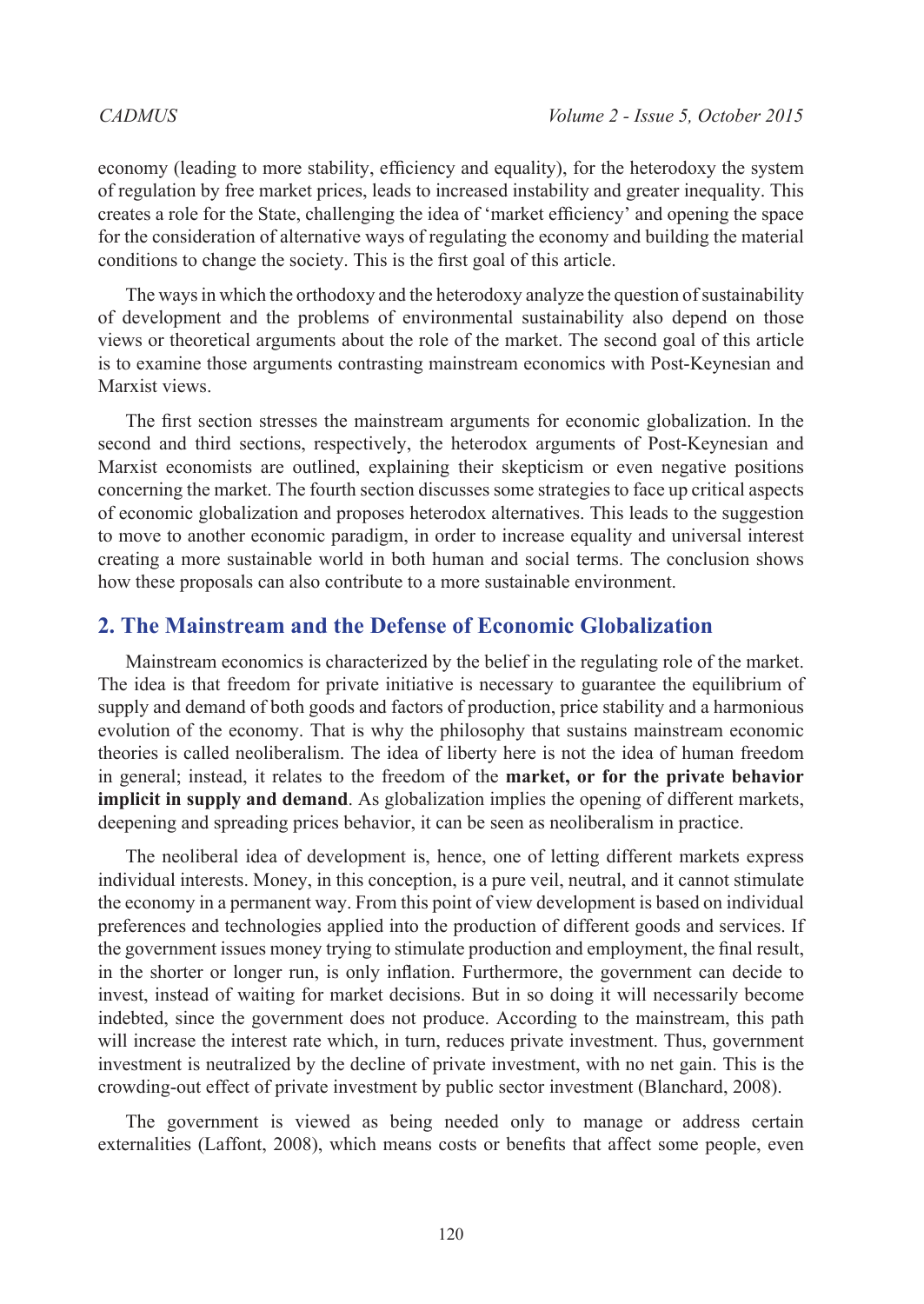if they do not choose to incur in them. For example, the pollution generated by a factory that affects the surrounding environment and the health of nearby residents is an example of negative *externality.* 

Even though it admits these possibilities as adequate grounds for government intervention, mainstream economics prefers not to count on them, because the role of the State is viewed with suspicion or mistrust. Underlying this perspective there is the idea that if the government chooses to support some sector or economic policy it is frequently argued that it can also stimulate "rent seeking behavior". This is associated with benefits that the government grants to specific sectors or economic agents prioritized by economic policy. Rent-seeking means spending resources on political lobbying aiming to increase one's share of existing wealth without creating new wealth, which happens if the government has the power to interfere in the economy. This expenditure of wealth is seen as harmful, because it does not involve an increase in production. According to this view the effects of rent-seeking are thus reduced by economic efficiency through poor allocation of resources, reduction of wealth creation, the loss of government revenue, and general national decline (Krueger, 1974).

Once the orthodoxy, or mainstream economics, believes in the regulating role of the market, it sees instability and other economic problems as the result of factors exogenous to the market itself. In contrast, market forces can help to resolve or compensate those problems. If, for instance, there is a drought, a natural phenomenon, therefore exogenous to the market, causing the shortage of a commodity, imports can resolve the problem and this will be more efficient if the market is free than if it is regulated.

Among the exogenous factors that can cause instability there is one that is particularly important for mainstream economics and that reinforces its belief on market power: it is government intervention in the economy. As we have already discussed, the orthodox conception of neutral money, having no permanent or long-lasting effect over the real economy, makes government intervention issuing money or getting into debt an inflationary or inefficient way of doing so. When the market is free internationally, the power of national governments is reduced, leading mainstream economics to expect greater stability in a globalized economy. The government behavior, for example, of issuing money with electoral objectives is seen as being neutralized by capital flight to the rest of the world, if there is free movement of capital. That is, the mere threat of capital flight can discipline governments and prevent inflationary policies.

In relation to convergence, the mainstream argues that if movements of capital are free around the world, capital tends to leave the developed countries, where there are fewer opportunities for investment and where rates of profit and interest are lower, and go to less developed countries, where more abundant opportunities of investment guarantee higher rates of profit and interest. In so doing, investment tends to increase in these developing countries, guaranteeing them a higher growth rate and, consequently, a reduction in the income gap between countries. The same reasoning is applied to justify the equalization of wages between rich and poor countries, reducing income inequality.<sup>\*</sup>

<sup>\*</sup> For an updated Post-Keynesian critique on mainstream economic contributions see Palley (2011).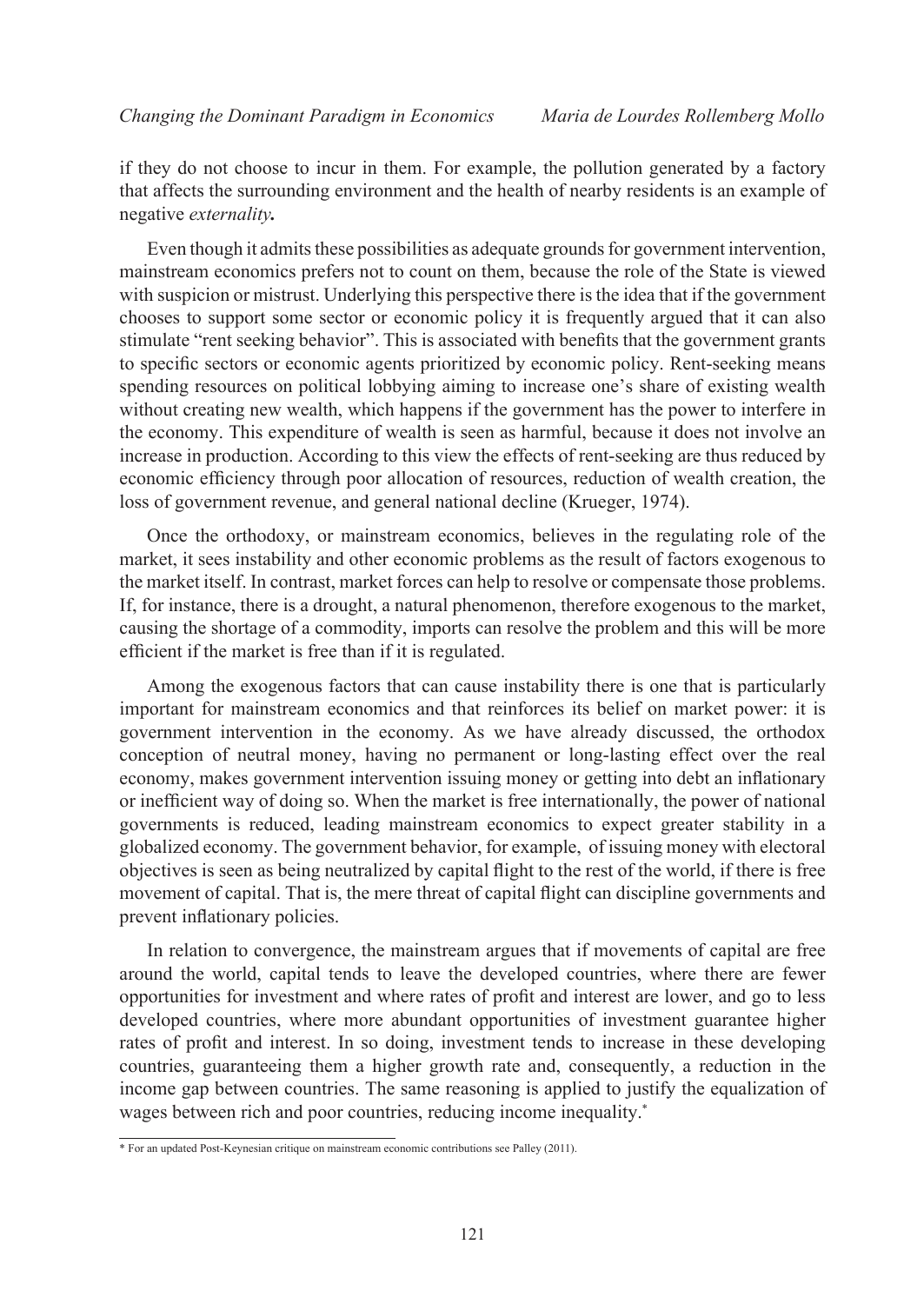It is the belief in market efficiency that justifies the propositions of the economic mainstream to resolve the problems imposed onto the environment by economic growth. The idea is to discourage environmental damage by increasing the cost to the capitalists causing it. This leads to proposals of fines, fees and taxes to compensate the damage incurred, and the possibility of buying carbon credit, leaving to the market the decision of how much to destroy the environment.

It is important to observe, before going to other paradigms in economics, that this orthodox free market-oriented position is grounded on certain assumptions, in particular those of the absence of a lasting impact of money over the real production (neutral money) and of an inherent inefficiency of the State. These assumptions are rejected by the Post-Keynesian and Marxist paradigms, which open the space to defend a positive economic role for the State. These approaches also raise important reasons for skepticism concerning the role of the market, which explains some of their critiques of economic globalization.

## **3. Post-Keynesian Economics, Skepticism of Globalization and the Need for Re-regulation**

Post-Keynesian economics develops its ideas following the critiques to the economic mainstream made by Keynes in the latter phase of his academic activities. For Keynes, what was absent from the elegant economic theory of the orthodoxy was uncertainty, which is different from risk,<sup>\*</sup> and that permeates economic decisions, particularly those involving a long period of time (Keynes, 1937). Uncertainty is due to the facts that the future is unknown and that decisions are made in an atomistic or decentralized way. Consequently, no one can anticipate even probabilistically what will be the net result of those types of decisions.

Under these conditions, it is both usual and rational that agents should search for a way to protect themselves against uncertainty. It becomes normal to hoard or hold money, since money is the most liquid asset, and it gives flexibility in uncertain times. In this vein people can trade money for anything, without incurring capital losses due to exchanges made in a hurry. Keynes called this behavior **liquidity preference**. The problem with this type of behavior is that it leads to the reduction of consumption or, what is worse, to the inhibition of the investment, decreasing aggregate income and employment.

For Keynes, the investment decision is the most important decision in the economy, because it can increase or reduce the level of employment and the income generation in a multiplied way. This happens because when an investment decision is concluded, it implies payments to a number of people, which once added up, constitutes an income generation higher than the value of the investment itself. In turn, the investment decision depends upon the comparison between the investment expected profitability (marginal efficiency of capital), and the rate of interest, which is a proxy for the investment cost.

According to Keynes, the two key determinants of the investment decision depend substantially on uncertainty. The gain of the investors, or marginal efficiency of capital,

<sup>\*</sup> In contrast with risk, uncertainty cannot be estimated using probabilities.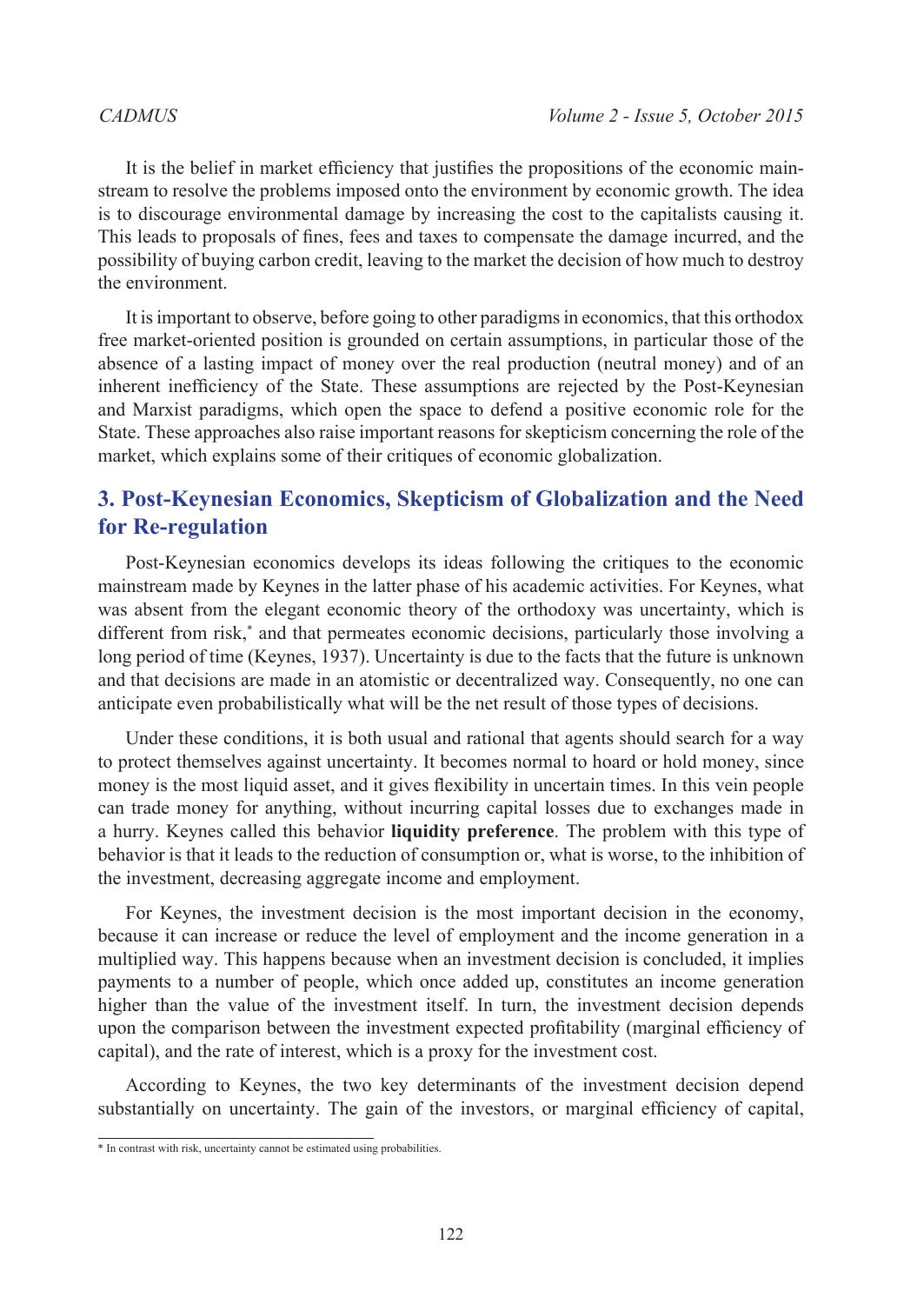cannot be calculated in advance. It is the result of feelings about the current state and the future development of the economy, which are inevitably permeated by uncertainty, filtered by feelings of optimism or pessimism. In turn, the rate of interest is determined by the supply of money, which depends on the liquidity preference of the banks, and the demand for money, which derives from the liquidity preference of the economic agents. Thus, for Keynes, investment in a capitalist economy is always volatile, and both income and employment are inherently unstable.

That is why, for the Post-Keynesians, the role of the State is always important, with the government stimulating the private propensity to invest or itself investing when private decisions are not made.\* The government can reduce the interest rates, to stimulate capitalist decisions to invest, and it can itself invest if the entrepreneurs remain reluctant to do so. This occurs because the government is not a profit-seeker, and therefore it does not need to compare the profitability of investment with the interest rate at the moment of the investment decision. The consequence of the increase in investment is an increase of income and employment, which will improve the entrepreneur's expectations about the demand for his or her own products and, consequently, raise the expected profitability of enterprise, improving their next decisions to invest. In doing this, the government can minimize domestic economic instability and stimulate growth and employment creation. As it liberalizes market forces, globalization reduces the scope for the government to act. For example, if the government reduces interest rates, domestic capital can move overseas searching for higher gains, which might neutralize the ability of the government to stimulate the economy.

If the government can lower interest rates through monetary policy, making more investment projects potentially profitable, this shows not only an economic role of the State, but also that money can stimulate the growth of production, employment and income. Money can thus affect the development of the real economy, and it is not, in this sense, neutral.

However, monetary policy cannot by itself guarantee higher levels of investment because the expected return or marginal efficiency of capital depends upon optimistic or pessimistic expectations of profitability, since uncertainty, differently from risk, is not the object of calculus, as we have already seen. This means that, even with low interest rates, investment decisions may not take place if the marginal efficiency of capital is even lower. Therefore, monetary policy cannot always guarantee that investment will follow, which justifies the use of fiscal policy. The latter means that the government can spend and finance its spending through taxes and debt. The obvious reason for this possibility is that government spending does not rely on individual decisions, and it does not have profit as a goal. Thus there is space for the government to spend on consumables and to invest with the ultimate goal of stimulating the economy. In this vein, the government can create income and employment, which, in turn, leads to an increase of the optimism of the entrepreneurs, stimulating new private investment decisions. In this way fiscal policy can improve economic activity. In other words, there is crowding-in and not crowding-out of the private investment by public investment.

<sup>\*</sup> For a didactic explanation of the differences between neoclassical and Post-Keynesian views on the role of the government, see Davidson (1991).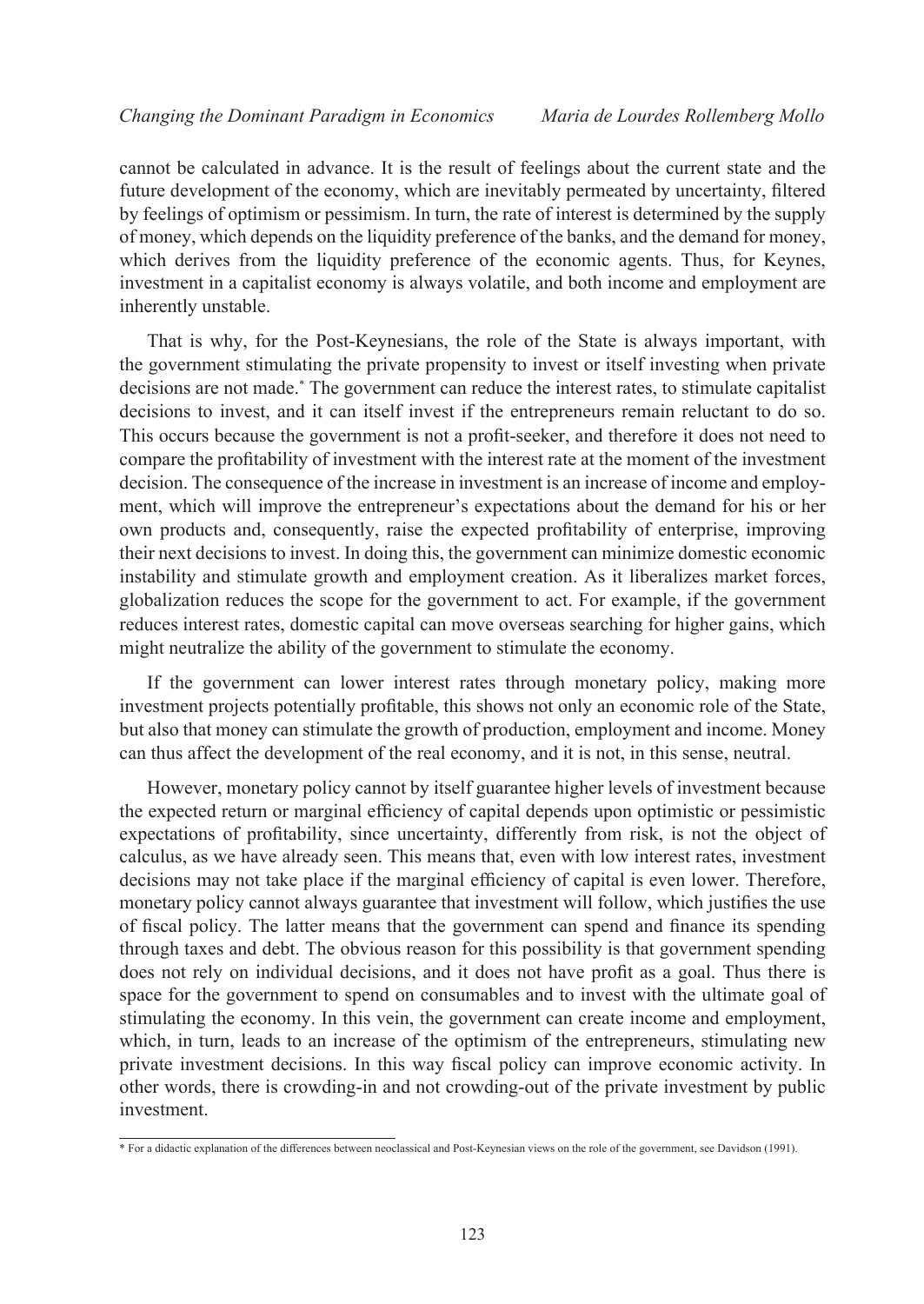Even if government activity is financed by public debt, Post-Keynesians do not think that it is a problem, because the increase of income and employment can raise sufficient tax collection to repay the new loans to the state. Consequently, government spending is not always inflationary, because it can expand production capacity and production itself. Then the supply of goods and services will tend to increase and prices to decrease, instead of increasing as is expected by economic orthodoxy.

Here we see some reasons why Post-Keynesians are critical of the free market system in general and globalization specifically. For the Post-Keynesians, they create more instability and inequality among economies. The higher instability can be understood with an example of the problems posed to the role of governments. If, for example, the government has to intervene to secure an exchange rate compatible with domestic growth objectives, this can be achieved only by controlling the inflows and outflows of capital. This is very difficult because the size of these capital movements is often higher than the GNP of several countries. In the past, this was obtained by legal regulations or legal prohibitions against entry or exit, which is incompatible with a free market economy.

*"Money itself is a social relation. Money's social power to validate private labors justifies the possibility of its hoarding, mainly when there are difficulties to sell and to purchase, because it is a warranty of absolute purchase power."*

Regarding the greater inequality expected as a consequence of globalization, this happens because uncertainty is higher in less developed countries, as a result of their lower incomes and higher dependence on foreign trade. Hence, there tends to be a higher liquidity preference in these countries, which inhibits investment. Furthermore, in those countries the financial markets are normally not very developed, meaning that there are fewer alternatives available in terms of where to place the money (Dow, 1993; Amado, 1997). Under these circumstances, money tends to escape towards developed country financial markets, meaning that resources leak from less developed to more developed countries. This inhibits once again investment in the former, and expands the development gap between the two types of countries, which is the opposite of what the mainstream would expect.

In terms of sustainable development, it is necessary to say that in the Post-Keynesian view, the stimulus to growth and development, as we have seen, must come from demand growth, which improves the environment for investment and consumption. However, this also can create incentives for perverse behaviors in terms of the environment, requiring alternative government policies to regulate and conduct the way those expenditures will be made. In conclusion, although Post-Keynesian economics supports an active regulating role of the State, more than that is necessary. It is imperative to change the logic of the market and competition, as we will discuss in the following sections.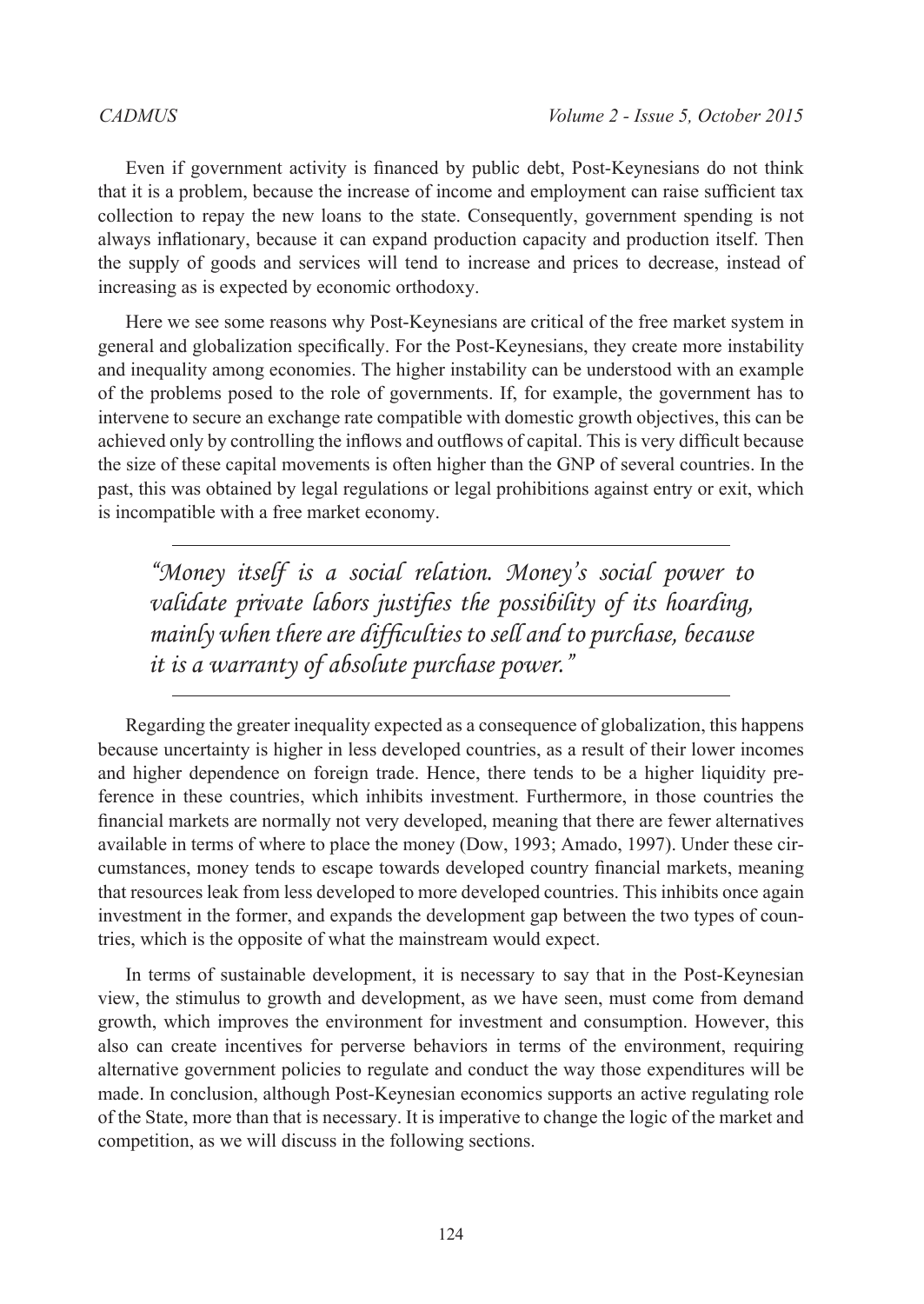### **4. Marxists, the Role of the State and the Critique of the Market**

For Marx and Marxist political economists the State has an essential economic role in capitalism. But, differently from Keynes's and the Post-Keynesian view, the State does not always resolve the problems of accumulation, because they are the consequence of the logic of capitalism.

In capitalism, since it is a commodity production type of society, everybody has to buy in order to live, and thus it is necessary to sell. The commodities are produced in private processes, but they must satisfy a social need, by being sold. Money in the purchases and sales transforms the private labor contained in the commodities in labor recognized as socially necessary. In this sense it operates a social division of the labor in the society, because the distribution of all private labor is done through this process of purchases and sales of commodities. This role of money is seen as socially validating the private labors of society, and it is an essential way of organizing the social life. The sale of the commodities produced allows their owners to live in this type of society, because now they can buy whichever goods and services they need in order to live there.

*"The State can neither control society as a whole, nor the monetary dynamic, because money is a relation that involves the entire society, while the State is only part of it, despite its high hierarchic position."*

This role gives money a fundamental social power. The capitalists sell their output in order to realize their profits, and the workers sell their labor-power to receive wages and buy what they need in order to live. In this sense**, money itself is a social relation**. Money's social power to validate private labors justifies the possibility of its hoarding, mainly when there are difficulties to sell and to purchase, because it is a warranty of absolute purchase power. The mere possibility of hoarding is sufficient to see that money can affect the economy in a lasting way, not being **neutral**. But Marx also shows this non-neutrality when he speaks about the role of credit, increasing the rhythm, potential and the scale of production. Credit can anticipate the purchase of means of production, and allow capitalists to hire the workers before they have accumulated sufficient profit to finance it. This can lead to an increase in employment, production, profits and capital accumulation.

The monetary role of the State is a result of the private as well as social character of labor in capitalism, and the social role of money in the division of labor. The monetary role of the State ensures that the social validation of the labors is not left at the mercy of private interests. This public role is, however, limited in relation to the social character of money. The State can intervene in the monetary dynamic because of its public character, which is superior to the private character of the producers in the social hierarchy of our societies. But the State can neither control society as a whole, nor the monetary dynamic, because money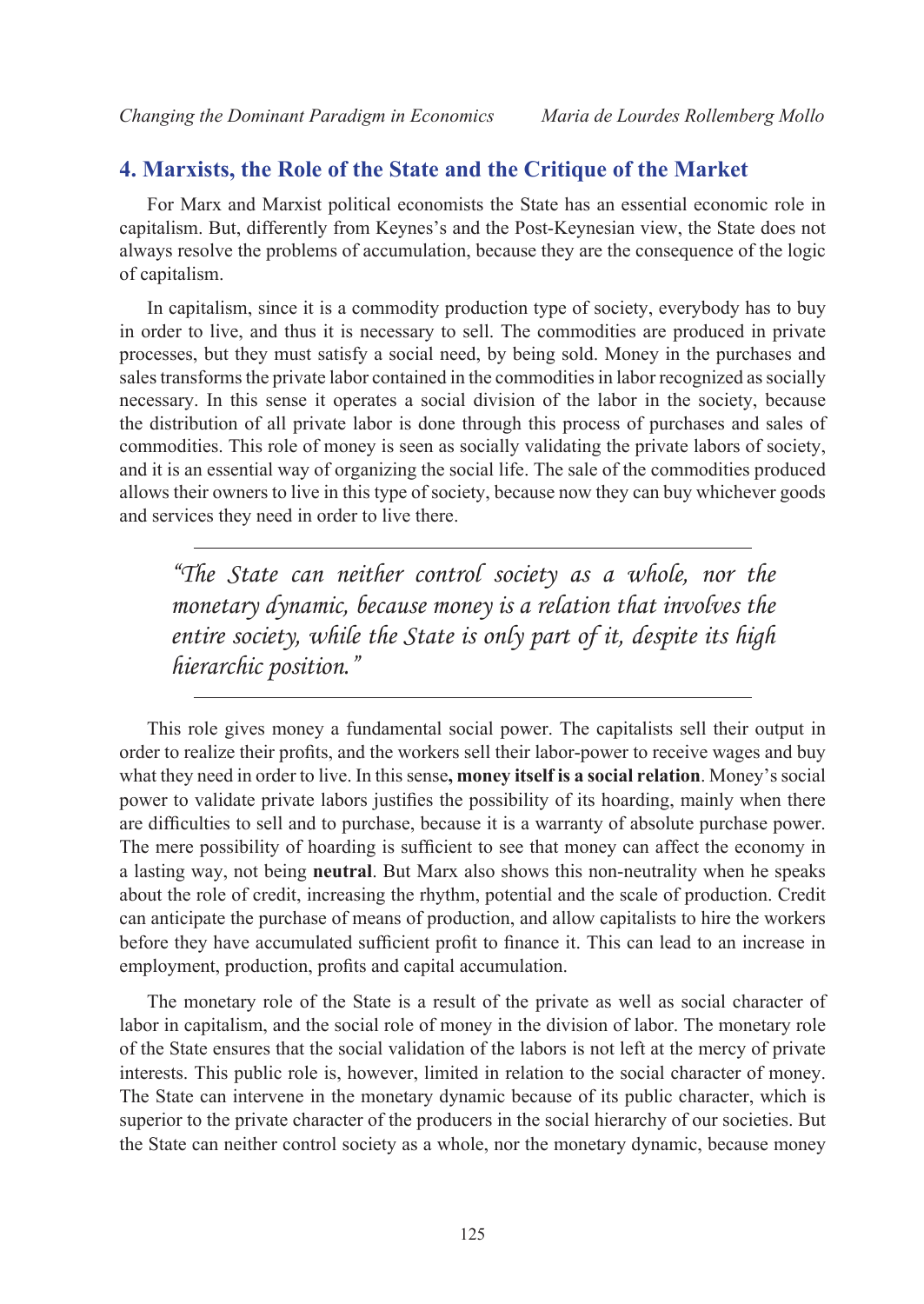is a relation that involves the entire society, while the State is only part of it, despite its high hierarchic position (Brunhoff, 1982).

Furthermore, the Marxist idea of the State is the object of controversy. On the one hand, there are authors who believe that the State represents the interests of capital as a whole (Miliband, 1973) and in so doing cannot benefit workers. On the other hand, there is another group that thinks about the State as having relative autonomy in relation to the two fundamental classes, capitalists and workers, even though it is a class State in the sense of fighting for the success of capitalism (Poulantzas, 1971). This relative autonomy from classes is seen as a way of justifying economic policies that can benefit the workers, even if the ultimate goal is to protect the capitalist system. Among these types of economic policies are those aiming to increase employment and wages. This gives rise to the support of some Marxists to public policies that improve growth and distribution, guaranteeing more employment and higher wages—so a better situation for the workers in the capital-labor relation.<sup>\*</sup>

The critique of capitalism by Marx and the Marxists is well known, because of the origin of profit. Profit is based on the exploitation of the workers. The workers sell their labor power as a commodity, receive what this commodity is worthy of, but this is less than the entire value created by their labor (Marx, 1971). A part of the product of labor goes to the capitalists as profit, despite being produced by the workers. The profit motive, based on this type of exploitation, shapes the logic and the evolution of capitalism.

#### *4.1. Marxist criticism of the Role of Money in Capitalism*

Marx's criticism of the role of money in capitalism is less well known, which allows us to continue the examination of the role of markets in capitalism. As explained above, in a world of commodities as is the case in capitalism, everyone is necessarily both a buyer and a seller. Selling and buying are always needed. In these processes private labor is socially validated only at the moment of being converted into money and money has, in so doing, an enormous social power in our societies. Marx was a critic of this, since he did not accept that something as important as people's lives, or the way people distribute their production or satisfy their needs, or even the definition of what to produce and in what proportion, could be at the mercy of a thing called money. It is this criticism of money or the role of the market that justifies the critique of the Marxists against globalization, which increases the role of money as it expands the role of the market.

This critique is reinforced by the consequences expected from globalization: more instability and greater inequality. The higher instability is justified, for instance, from a financial point of view, showing that when the credit markets of the world as a whole are linked this stimulates the development of what Marx called fictitious capital. Its consequences are financial crises whose results we now see very clearly.†

For Marx, some forms of capital are called fictitious because they lose the relationship with the labor that creates value. This occurs because the value of that capital is the outcome

<sup>\*</sup> For good analyses of the controversies about the role of the State among Marxists, see Clarke (1991).

<sup>†</sup> For a description of the current crisis using Post-Keynesian and Marxist arguments see Mollo (2011 and 2013).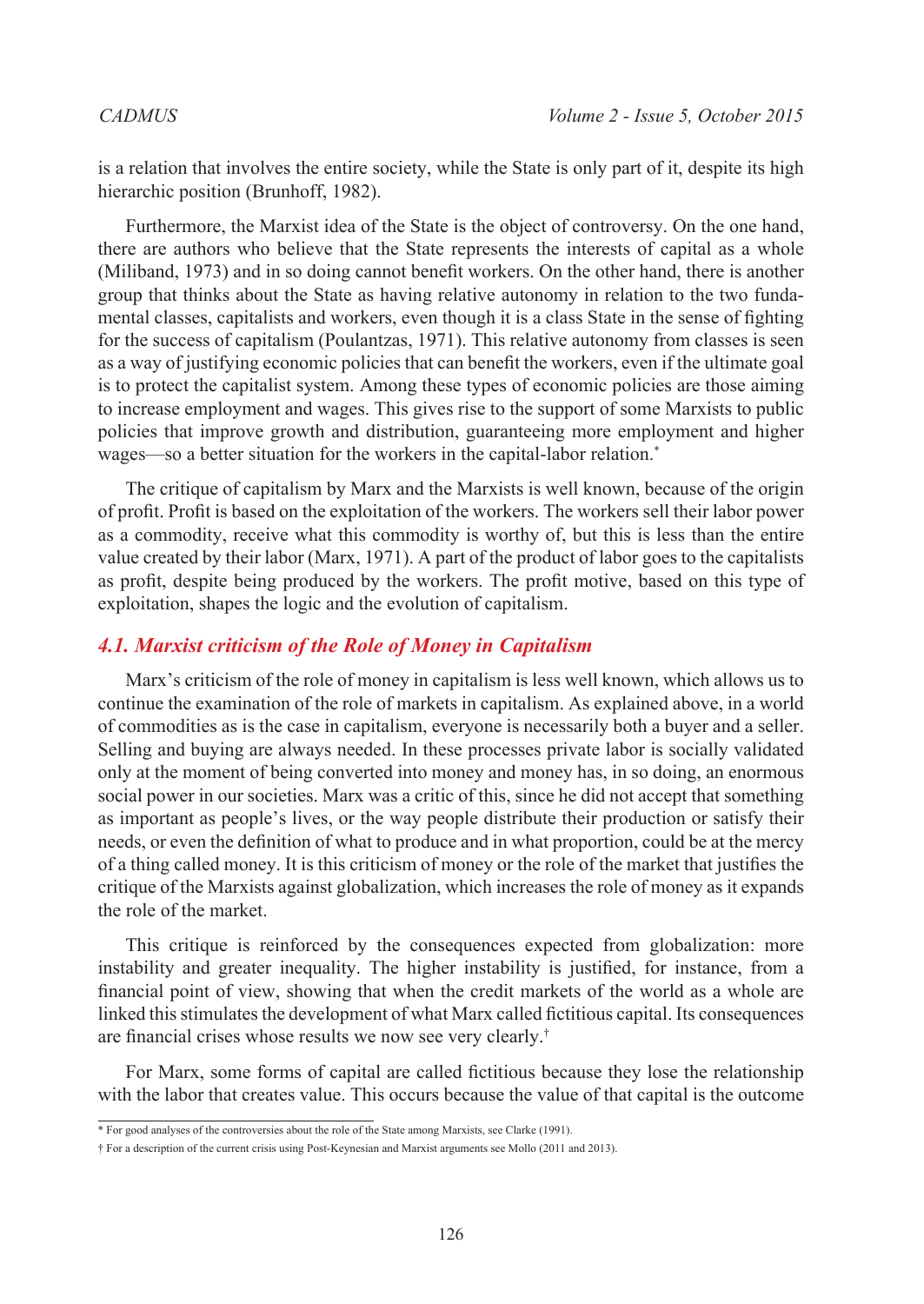of a mere calculus of capitalization of regular revenues, instead of being evaluated by the labor cost of production. Fictitious capital develops with the development of the credit system. Two examples can help to understand this process: the public debt and the value of stocks. In the first case, the money transferred to the State through the purchase of certificates of public debt no longer exists, because the money has already been spent, and cannot consequently create new value, but the interest payments on the accumulated debt must still be made. In the second case, the increase or decrease in stock prices loses any connection with the value of the companies that originated them. The fictitious capital has its value determined by purchases and sales of these assets in the financial markets, in a speculative way, and the money does not return to production in order to buy labor power and means of production, which is the only way to create profit. So its value is merely speculative.

*"The quest to maximize profit, capitalism's objective, leads to a general stimulus to buy. This explains the importance of possessing in capitalism, which stimulates consumerism."*

The increase in value of the assets constituting fictitious capital depends on the demand and supply for them. Hence, it depends on the resources coming from production, as they are purchased through the expenditure of profits and wages. The process of globalization has linked the credit market of the entire world, giving rise to a lot of money circulating in a small number of highly concentrated financial markets in the developed countries, increasing the prices of financial assets. But real production and thus wages and the profits have either fallen or increased in a much smaller proportion. When the prices of the financial assets started falling, given the decline of demand for them, this stimulated the generalized sale of titles and the deflationary spiral that triggered the current crisis.

In what concerns inequality, it is necessary to think that when the goal is profit, as is the case in capitalism, it is essential to increase surplus value, meaning to reduce costs, particularly labor costs. To do so, it is necessary to improve the technology of production, making the workers even more productive. This is a behavior of the capitalists as a whole, but it does not lead to the success of all of them. The capitalists who innovate first can capture greater profits and improve the research and development of technology, guaranteeing lower costs and even higher profits, while the others that operate below average tend to have problems to improve their technology due to the lack of resources to pay for such investment. Their costs cannot be reduced rapidly and, again, they obtain less profit to invest in technology, which makes it increasingly difficult to win the battle of competition and remain as capitalists. The consequence is the concentration of capital in even fewer hands.

Another type of inequality associated with the process is unemployment. Since the goal of productivity growth is to reduce wage costs, and not the effort of the workers, the consequence is the greater productivity of the workers. Consequently, employment does not grow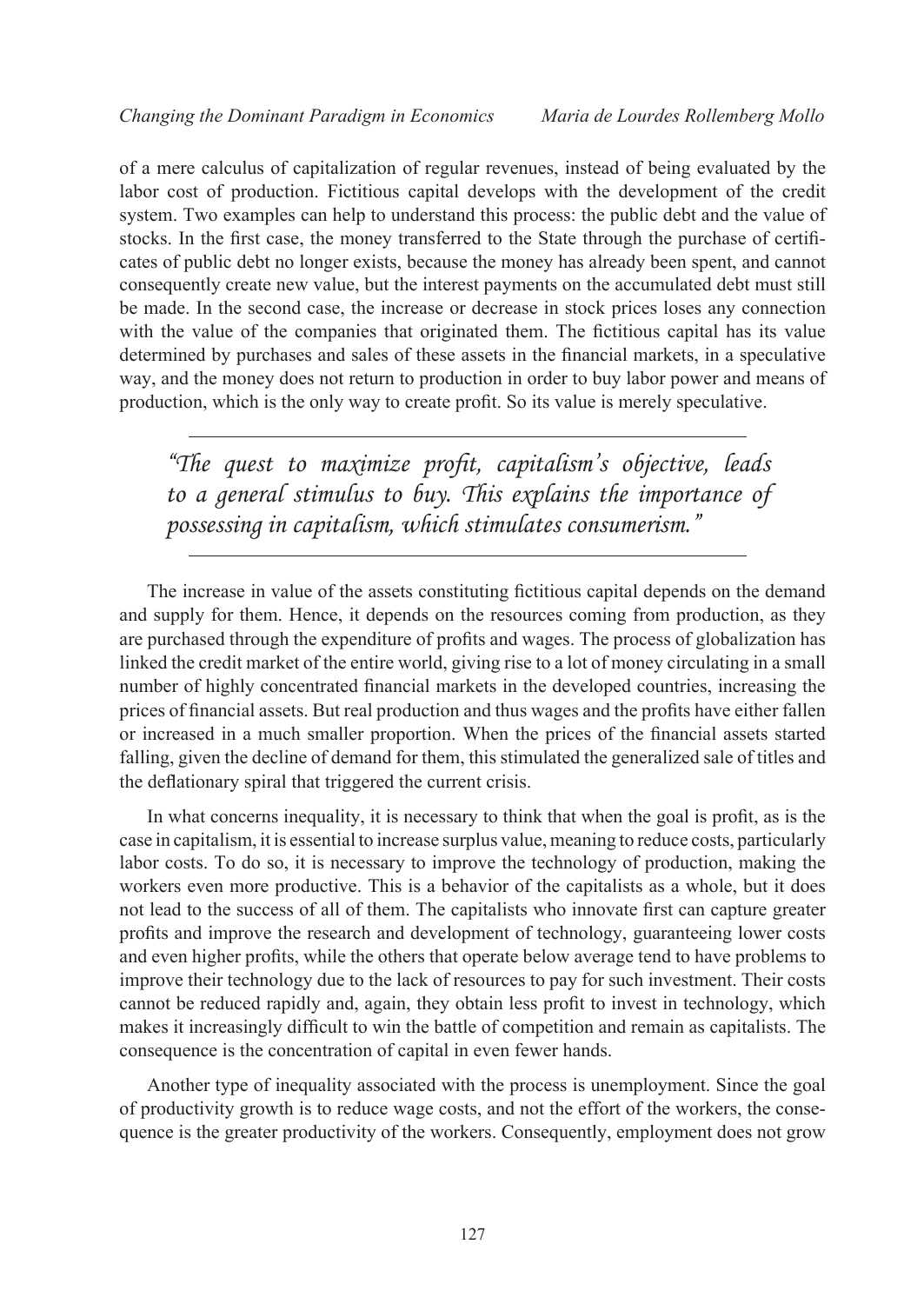at the same rate as the use of machinery and equipment. So, technical progress tends to be capital intensive, which creates technological unemployment.

This type of argument shows a conception of inequality coming from the concentration of capital and from the loss of income with the unemployment that is inherent to capitalism, but that can be increased even more with the reinforcement of competition in a free market economy, as is the case in globalization. Profit is the goal and it is impossible to limit the desired profit, because in competition nobody knows how much the competitors will be able to invest in order to reduce costs and win the competition. Under these circumstances, it is necessary to seek to maximize profit to remain as a capitalist. Consequently, competition in globalization is amplified, which magnifies those processes.

The search for profit maximization leads to a continuous process of technological progress increasing labor productivity and producing a profusion of commodities. This means a permanent stimulus to waste. On one hand, because the technological race cannot wait for equipment to physically deteriorate. This is an imposition of competition. The competitors do not know what the technological progress obtained by their competitors will be, and this progress will imply lower costs. To ensure that they are doing their best, it is necessary to anticipate the change of equipment in a sort of early obsolescence, which means waste. On the other hand, the technological progress leads to a profusion of commodities that must be sold, to accomplish or materialize the profit they contain. This is what leads to consumerism.

More particularly, the profit can only be obtained by the sales of commodities. The quest to maximize profit, capitalism's objective, leads to a general stimulus to buy. This explains the importance of possessing in capitalism, which stimulates consumerism.

## **5. Moving Towards a Different Dominant Economic Paradigm**

- What was seen so far—differently from the ideas of the economic mainstream is that, for heterodox economists, globalization gives rise to greater inequality and macroeconomic instability. This makes the defense of competition and the free market system questionable. At the same time, the reality of more than thirty years of economic globalization, the current global crisis and the problems of unemployment, poverty, inequality and the environment provide good arguments for the critics. In this vein, among the reasons for, and the interest in changing the current economic paradigm, as was proposed by WAAS (World Academy of Art & Science), we notice the perception of "low employment rates, and huge inequalities" leading to the deterioration of several socio-economic indicators (Šlaus, 2014, p. 2), and the need for a "human-centered development perspective" (Šlaus, Giarini and Jacobs, 2013). This section contributes to this discussion.
- We have seen that the economic connections of the contemporary world are established primarily through free market relations, with all the problems that we have pointed out. The way to alleviate those problems is, as defended by the Post-Keynesians, to re-regulate the economy, as a way to guarantee investment growth and, in so doing, increase the supply of jobs. This initiative is shared by a large number of Marxists.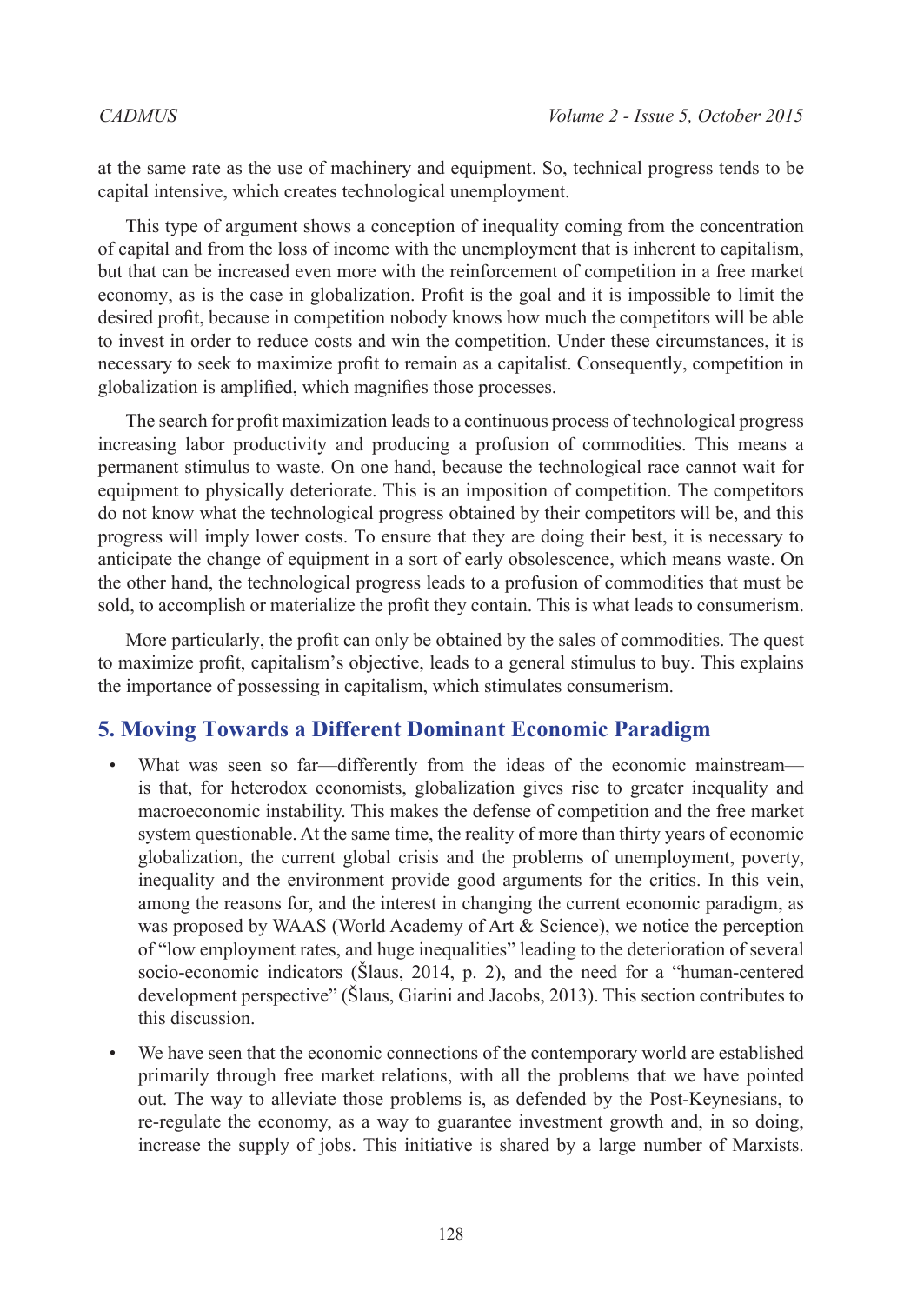They know that even though employment implies exploitation, the workers still need to sell their labor power in order to survive in capitalism, and that a better position in the capital-labor relation implies more employment and higher wages.

Marxists also know that it is possible to re-regulate the financial system to guarantee higher levels of investment and even to avoid financial crises that punish the workers severely, especially the less skilled among them, which is another reason to demand the re-regulation of the economy. However, regulation can be insufficient to address the issue of inequality if investments fail to absorb unemployed people. Since the private investment decision is guided only by the goal of profit, this can lead, and it usually does, to the use of less labor-intensive technology. This offers another reason for State intervention: the guarantee of higher levels of employment. Even if the State in democratic societies is ruled by the popular vote, and although this is a form of collective representation, it only guarantees what is called the **will of all** but not the **collective or common will** or the **universal interest**. It is what will be discussed in this section.

Several authors in the history of ideas discussed the notion of common will or common interest using different denominations. Rousseau, for example, offers a well-known analysis of the collective or general will which, for him, is different from the will of all. In his own words: "the will of all is very different from the general will; the latter looks only to the common interest, while the former looks to private interest and is no more than a sum of particular wills" (Rousseau, 2010-2015, p. 14).

This means that the general or common will is not the will of people measured by vote, which is a sum of different and private wills, but the interest that is common to all citizens.

This general will was also analyzed by Hegel, and this is what Marx (1848) called the universal interest. But as analyzed by Coutinho (2010), for Rousseau, the subject is a matter of moral question or the fruit of the repression of private action by public action; for Hegel (2001, § 199, p. 164), it is something spontaneous, the outcome of the reciprocal dependence of everybody or, as he puts it, "through the dependence and co-operation involved in labor, subjective self-seeking is converted into a contribution towards the satisfaction of the wants of all others". For Marx it is the result of the transformation of the society; it is necessary to build the collective will in order to reach a society where "the free development of each is the condition for the free development of all" (Marx, 1848, p. 27).

The collective general will or the general or universal interest of everyone is easier to build when people's life conditions are similar, which is a good reason to reduce inequalities. In this sense it is necessary to improve equality in a general way and in a general sense. This cannot be built in adverse conditions and, at the same time, it implies substantial transformations, some of which will be discussed here: a) the creation of alternative channels for listening to people, largely replacing the market channel; b) the development of common or universal interests; and c) the development of cooperation instead of competition.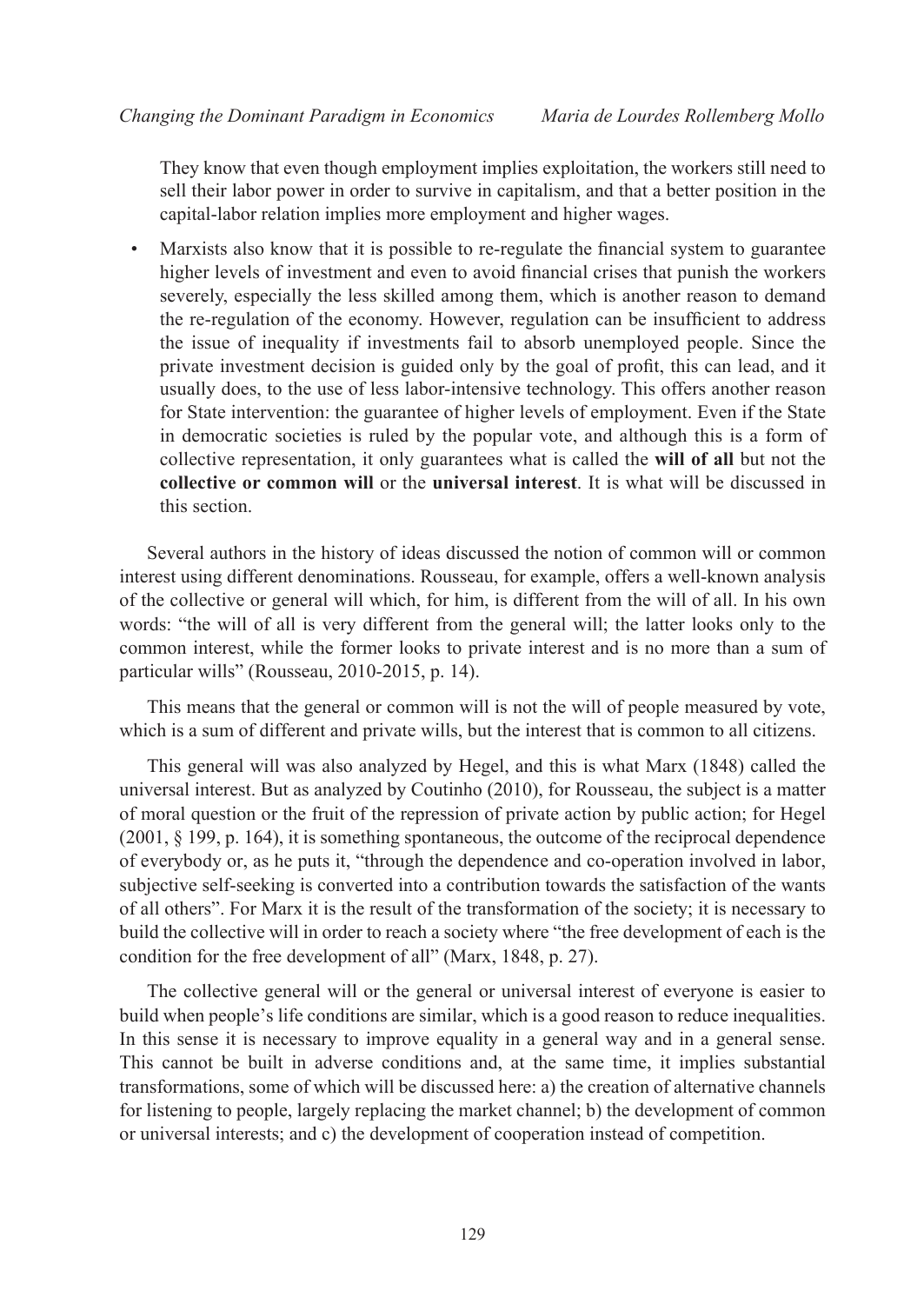## *5.1. Creating Alternative Channels for Listening*

• One of the problems we have analyzed above is that the market has a questionable way of defining people's lives. In capitalism, the market is almost the only channel of expression of demands. If society wants more of a commodity this is seen as the growth of demand, and so supply promptly responds, regardless of environmental consequences. The opposite happens if demand falls. The problem is that whoever participates in those demands must have money and the more money one has the more he or she will influence demand and stimulate supply. Unemployed

*"What is difficult and needed is to create greater opportunities for people to say what they really want."*

and poor people, however, do not have enough money, and thus the problems of unemployment and poverty cannot be resolved by a market system.\* This is the reason why I agree with Jacobs (2014, p. 11) who says that "in countries around the world ruled by money power, plutocracy masquerades as representative democracy". Hence, if the idea is to change the economic domain in terms of stability (of employment, to guarantee a human-centered development), reduced inequality (to improve development sustainability) and to increase awareness while using natural resources (to improve environment sustainability) the first suggestion is to create alternative channels for listening to people.

• The current progress of the Internet makes this technically easier. What is difficult and needed is to create greater opportunities for people to say what they really want. It is also necessary to think together how best to achieve it, supervising and discussing measures to guarantee what is decided. Not only is this a way to temper the market channel, reducing its power, but also to qualify State intervention, making it more adequate to achieve the collective will. This is the first suggestion to build the collective will and the common or universal interest, because it is fundamental to listen to people's aspiration in order to build a consensus, including those who are outside the market because they do not have money.

### *5.2. Developing the Universal Interest*

We know that people have different conditions of life and, consequently, different necessities, priorities and interests. To develop the collective or universal interest it is essential to guarantee a large level of common interest which requires not only a wider participation in decision-making, as proposed above through the suggestion for alternative channels for listening to people, but also a greater scope for the consumption of collective goods.

This is a suggestion made by Gouverneur (2006) for a more democratic society. He points out that there are three types of goods in our societies: i) individualized goods, which are acquired with personal income; ii) goods acquired through policies of solidarity, because they are financed by social security or social policies; and iii) collective goods, which are

<sup>\*</sup> For the evolution of inequality and poverty in the world and their relation with market behavior, see, for example, the conclusions of Piketty (2013).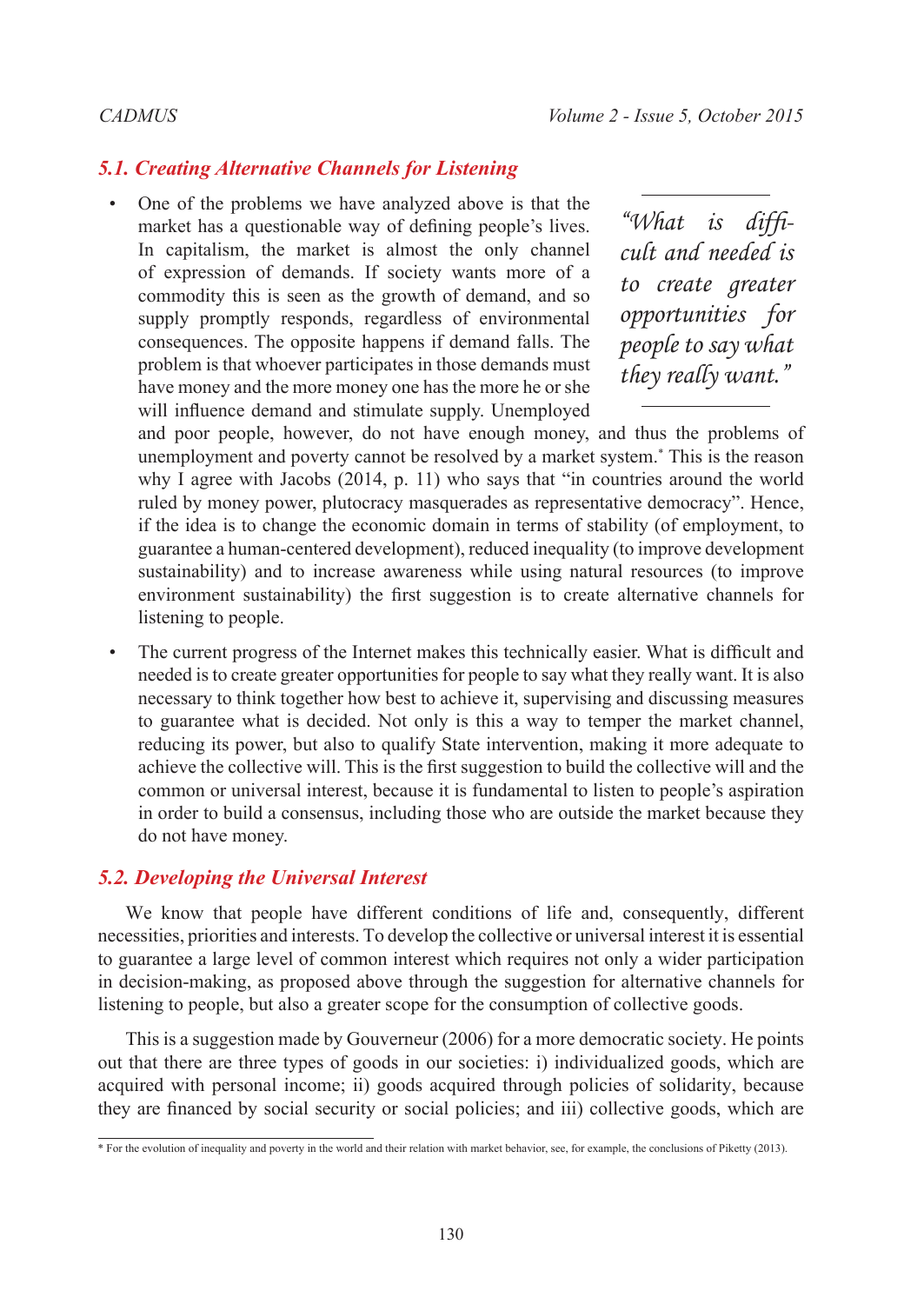financed by taxes but are free at the point of consumption. In his opinion, a democratic society must increase the share of collective goods. This means that not only do we have to have public education and public health, but also public transportation, public leisure and a lot of public goods and services accessible to everyone regardless of their income or wealth. Consumption by both rich and poor people is absolutely necessary because it guarantees the high quality of the goods and services, since rich people form opinion in market societies. and they have the political power to guarantee their supply. This is the most appropriate way to improve the general interest, because it gets everyone involved in the struggle to ensure a good quality of goods and services produced. It is the best way to guarantee a good quality of public goods, and also a way.

Even the environment can benefit from a larger share of collective goods. This saves natural resources, reducing the production of private goods and services and expanding the collective ones that tend to save resources because of their higher scale of production. It also engages everyone in the task of setting priorities, in the choice of what to produce and how to do it in a more conscious way.

#### *5.3. Developing Cooperation instead of Competition*

We saw that one of the problems with globalization is the fierce competition imposing or requiring the maximization of profits and giving rise to an increasing concentration of capital in the hands of those who are better placed in the competition process. Competition also tends to increase technological unemployment and the problems related with the environment, because it compels capitalists to maximize profits, regardless of the environment costs involved, provided that the pollution fines and taxes can be passed on prices.\* Finally, the spur of competition in the current phase of globalization gives rise to the need for obtaining profits rapidly, stimulating the quest for speculative profits instead of investments in real production, which has been responsible for the financialization of the economies and the current crisis.

To avoid those adverse consequences but, especially, to achieve more equality among people as we are proposing in this article, it is essential to change the competitive logic into a cooperative one. Cooperation is needed in the decision-making process, and on the management and enjoyment of what society and its development can provide. Decisionmaking, planning and management must be shared to help build the universal interest and they are also a condition for a sustainable development in human, social and environmental terms. Although we do not have space here to give more details, there are some interesting experiences in this respect, as is the case of community's councils, participatory budget, and some cooperative experiences (Devine, 2012 a and b; Campbell, 2011).

### **6. Conclusion**

We have discussed globalization from an economic point of view, and pointed out that it has some features that, instead of producing positive outcomes, as is expected by mainstream

<sup>\*</sup> The mainstream solution to environmental damages, imposing taxes and fines is open to criticism because it preserves inadequate behaviors, giving moneyed people the right to cause damages provided that they pay for them in a pecuniary way.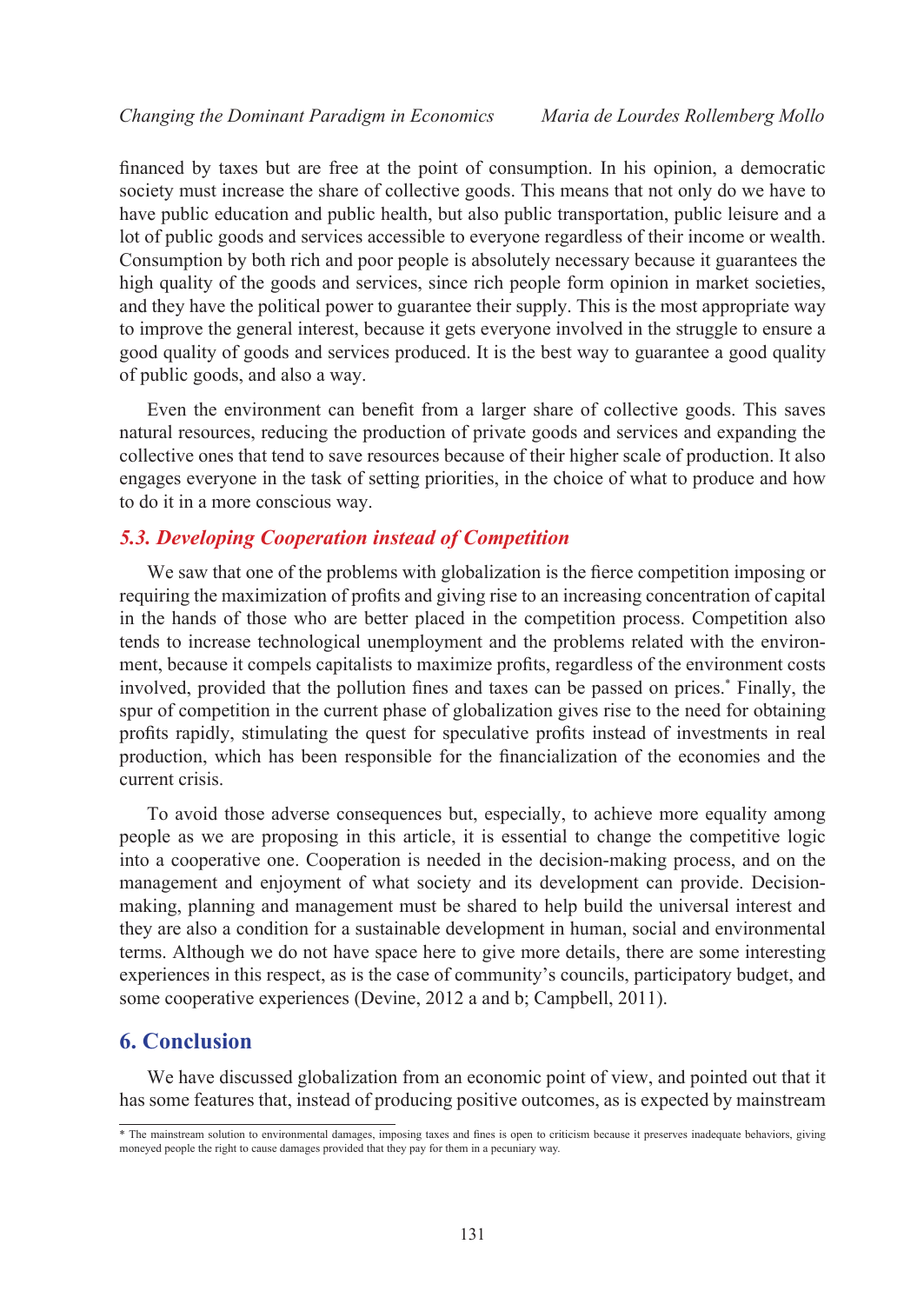economics, generate significant economic problems. The two main features of globalization stressed here are the extension of market relations, and the spur of competition. The consequences in terms of greater inequality and instability around the world make the prescriptions of the economic mainstream questionable.

In order to support a change in the currently dominant paradigm in economics, we have also discussed some ideas associated with heterodox economic thought, showing that those adverse consequences were foreseeable in the heterodox analysis of the market regulation and of competition.

In order to confront the challenges of the global society we have proposed some measures to reduce inequality, especially through the re-regulation of the economy in order to protect jobs, listening to everyone, by way of creation of channels for listening to people other than through the market; increasing the participation of people in planning, management and the enjoyment of society; and, in this manner, building the collective or universal will. These are measures that can help to build the material conditions for a better society.

These suggestions can help to secure a more sustainable form of development in human and social terms, and they also can guarantee a more sustainable environment. The alternative channels of listening can improve the preservation of environment in the sense of offering a more efficient way of prioritizing what needs to be produced, and the best way to produce for society as a whole. A major part of collective goods in collective consumption can save natural resources used in production by reducing substitute private goods and because of the better efficiency of a higher scale of production. Finally, the tendency that we have also mentioned of wasting as a consequence of technological competition can also be avoided in a society motivated by cooperation.

### *Author Contact Information Email: [mlmollo@unb.br](mailto:mlmollo%40unb.br?subject=)*

## **Bibliography**

- 1. Amado, A. M., *Disparate Regional Development in Brazil A monetary production approach* (Aldershot, UK: Ashgate, 1997).
- 2. Blanchard, O., "Crowding-Out" in *The New Palgrave Dictionary of Economics*, ed. S. N. Durlauf & L. E. Blume (Basingstoke, Hampshire, England, United Kingdom: Palgrave Macmillan, 2008).
- 3. Brunhoff, S., *Etat et capital* (Paris: Maspero, 1982).
- 4. Campbell, A (2011). "The Role of Workers in Management: The Case of Mondragon", *Review of Radical Political Economics,*  November, 9, [http://rrp.sagepçub.com/content/43/3/328.](http://rrp.sagep�ub.com/content/43/3/328)
- 5. Clarke, S. (ed.) *The state debate* (London: Macmillan, 1991).
- 6. Davidson, P., "The Neoclassical vs. Post-Keynesian Views of Government", in *Controversies in Post-Keynesian Economics,*  ed*.* P. Davidson (Aldershot, UK – Brookfield, US: Edward Elgar, 1991).
- 7. Devine, P., (2012 a). "Incentives and Consciousness". *Science & Society*, Vol. 76, No. 2, April, 215-218.
- 8. \_\_\_\_\_\_\_ (2012 b)." Social and Long-Term Planning", *Science & Society*, Vol. 76, No. 2, April, 253-257.
- 9. Dow, S., *Money and the Monetary Process* (Aldershot, UK: Edward Elgar, 1993).
- 10. Gouverneur, J., *Políticas Económicas Alternativas frente a Crisis y Desempleo*, (2006). [http://www.capitalism-and-crisis.info/](http://www.capitalism-and-crisis.info/en/Jacques_Gouverneur/Crisis) [en/Jacques\\_Gouverneur/Crisis](http://www.capitalism-and-crisis.info/en/Jacques_Gouverneur/Crisis)